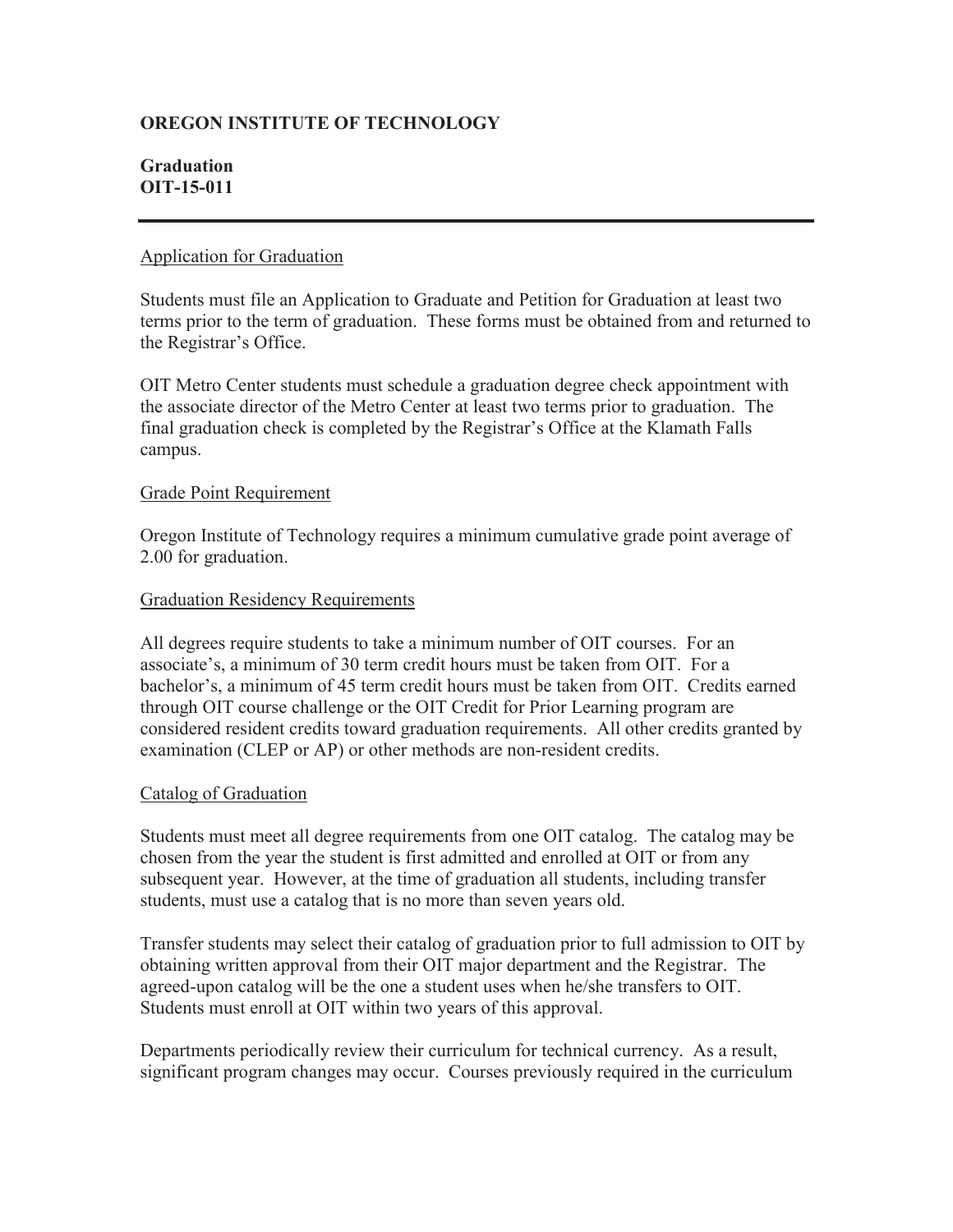**Graduation OIT-15-011 Page 2** 

can no longer be offered. The major department will provide a transition plan for students to fulfill degree requirements.

Programs discontinued by the college may have specific entrance and graduation limits that override the catalog of graduation.

### Multiple Majors

An undergraduate student may earn multiple majors if all the degree requirements for each major are met. All successfully completed majors will be listed on both the transcript and diploma.

### Concurrent Degrees

Students may be granted a second bachelor's degree provided they meet the requirements for both degrees and complete an additional 36 credits beyond the requirements of the first degree. Forty-five credits are required if the first degree was not granted by OIT and students must meet the general education requirements as outlined in their catalog of graduation. If the first bachelor's degree was granted by OIT, the general education requirements are waived for the second degree.

#### Curricular Requirements

Curricular requirements are determined by, and vary with, the departments involved. Major requirements are published in the General Catalog.

# General Education Requirements

All students must complete the college general education requirements as listed in the curriculum map for the major and in the General Catalog.

#### Course Substitutions

Students may seek course substitution approval by completing the Course Waiver/Substitution form and obtaining the signature of the advisor, department chair, and Registrar. Course substitutions for general education requirements must satisfy the same category of general education requirement. For example, a humanities course specified by the major department may be substituted by another humanities course, subject to the above approvals.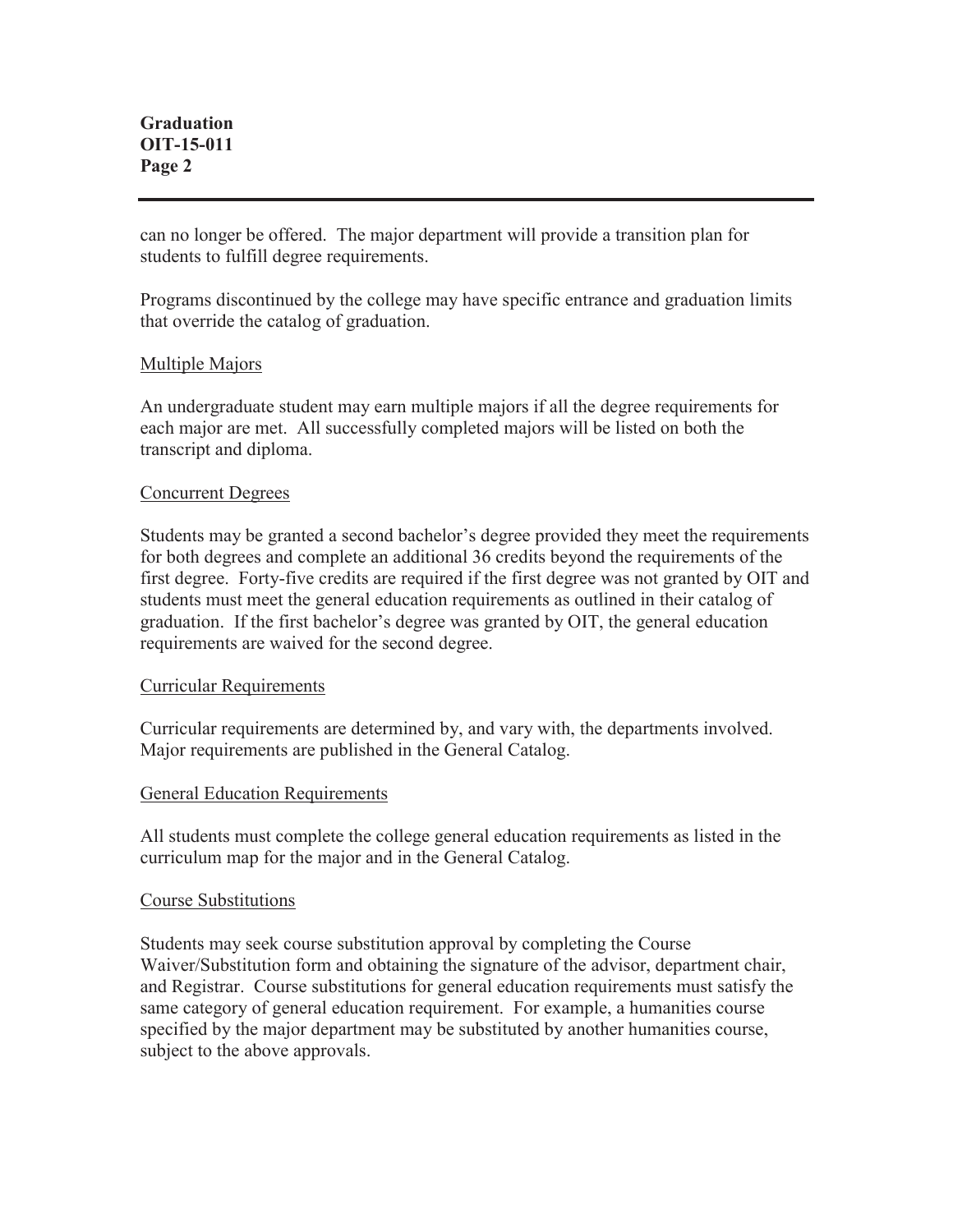### Commencement

Oregon Institute of Technology's graduation ceremony is held in June each year at which time degrees are granted to all who have satisfactorily completed all major and college general education requirements during the spring term. Fall and winter term graduates who have already received diplomas may also participate in commencement*.*

Students who demonstrate the ability to graduate in the following summer term may also participate in commencement ceremonies. However, summer graduates will not receive academic honors or diplomas at the spring commencement.

# Diplomas

OIT awards diplomas at commencement, based on preliminary grades and preliminary degree checks for spring term graduates. Students who receive a diploma at commencement, but do not subsequently complete degree requirements, will be notified after the final degree check. The student will be asked to return the diploma. The college will place a hold on the student's registration privileges and transcript if the diploma is not returned.

Those students with estimated failing or incomplete grades will receive a letter, rather than a diploma, inside the diploma cover. After completion of all degree requirements, these students will receive their diplomas in the mail.

# Academic Honors

At each commencement, Oregon Institute of Technology recognizes academically outstanding students who will receive their bachelor's degree with academic honors. This honor is based on all academic work presented for the degree, including transfer credits and indicates a high level of scholastic achievement. Academic honors are based on the following criteria:

- Cum Laude graduation with honors  $-3.50$ -3.74 grade point average
- Magna Cum Laude graduation with high honors  $-3.75-3.89$  grade point average
- Summa Cum Laude graduation with highest honors 3.90-4.00 grade point average.

After final grades are posted, the honors standing of some students may change. If there are students whose honors standing changes, OIT will notify them and will re-issue